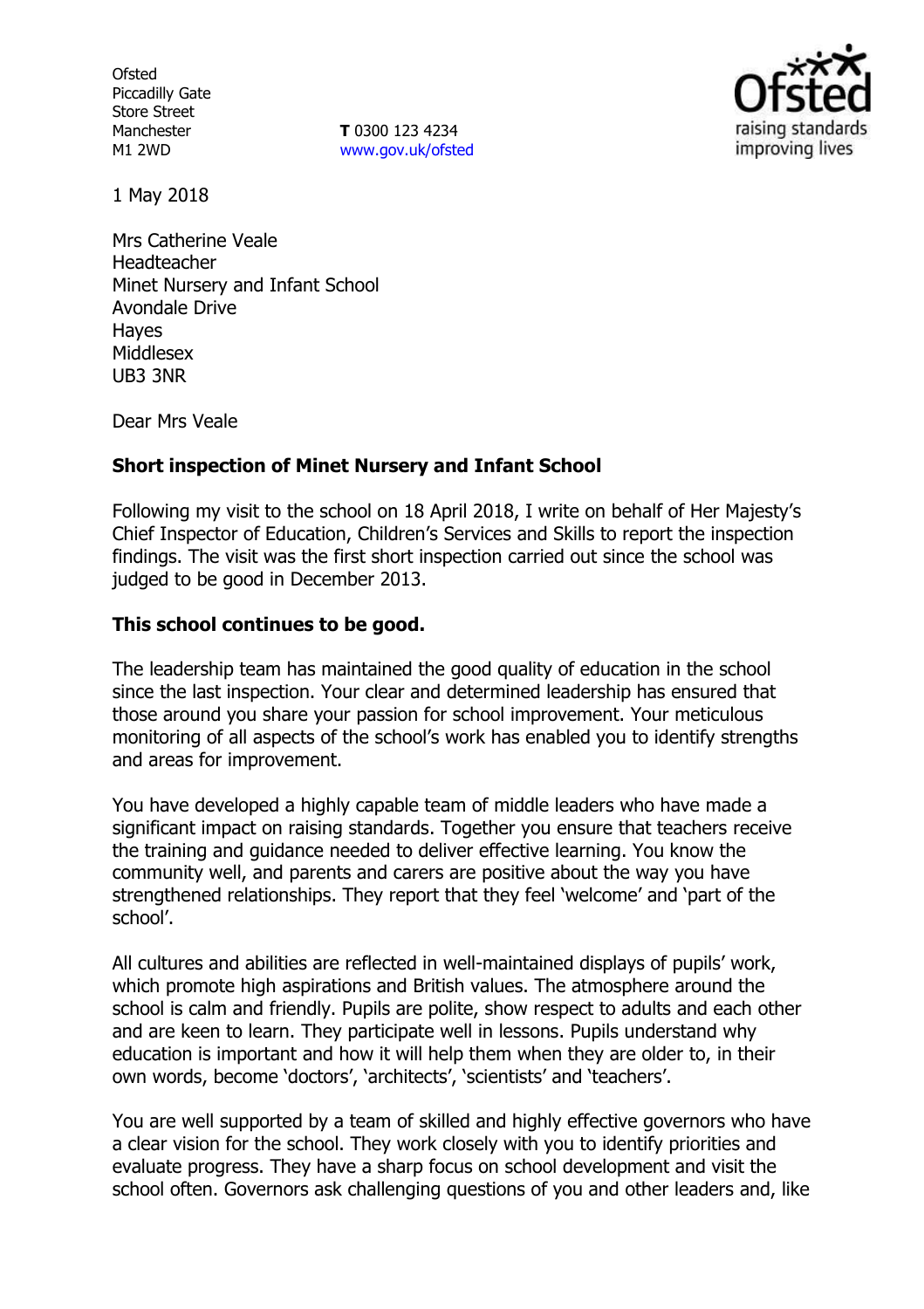

you, are very ambitious for the school.

# **Safeguarding is effective.**

You have ensured that all safeguarding arrangements are in place and fit for purpose. Records are detailed and of a high quality. Pupils report that they feel safe at school, and parents support this view. Pupils have a secure understanding of issues such as road safety, 'stranger danger' and what to do if they get lost. They know that bullying is unkind and feel confident to report it if they or one of their friends were being bullied.

All staff have received the required safeguarding training to support their knowledge of the government's current statutory guidance. Clear safeguarding procedures are in place and staff know how to report concerns. Leaders engage well with external agencies to help safeguard pupils. Governors are clear about their duties to ensure that pupils are safe, and regularly audit safeguarding practice within the school.

# **Inspection findings**

- $\blacksquare$  At the start of the inspection, we agreed upon a number of key lines of enguiry. The first was to consider how effective leaders' actions have been in ensuring challenge for higher-attaining pupils, including those for whom the school receives pupil premium funding, so that they make good progress in reading, writing and mathematics. Although more pupils met age-related expectations in 2017, fewer than average achieved the higher standards of which they are capable at the end of key stage 1. Leaders in mathematics and English provide highly effective support to colleagues and ensure that reading, writing and number skills are taught systematically. They monitor pupils' progress regularly by visiting classes to observe teaching, looking at books and talking to pupils to check understanding.
- You are clear about the barriers faced by disadvantaged pupils and have ensured that additional funding is used appropriately to develop pupils' knowledge and understanding. Regular progress meetings focus on the next steps needed to improve learning and set ambitious targets for higher-attaining pupils. Teachers have an accurate view of what pupils need to learn, and a range of strategies and interventions are in place to support and challenge pupils. Current school data shows that although there is still some work to do to ensure that more disadvantaged pupils achieve the higher standards, their progress over time is good.
- The school has had a strong focus on strengthening pupils' reading skills and developing their enjoyment of reading. Recent book-making activities have inspired pupils, who speak very positively about reading. Challenging texts are available in classrooms, and this is ensuring that the most able pupils routinely have access to appropriate reading material.
- A structured approach to the teaching of phonics ensures that the most able readers quickly move on to more challenging learning that develops their comprehension skills and ensures deeper learning. Teachers check that pupils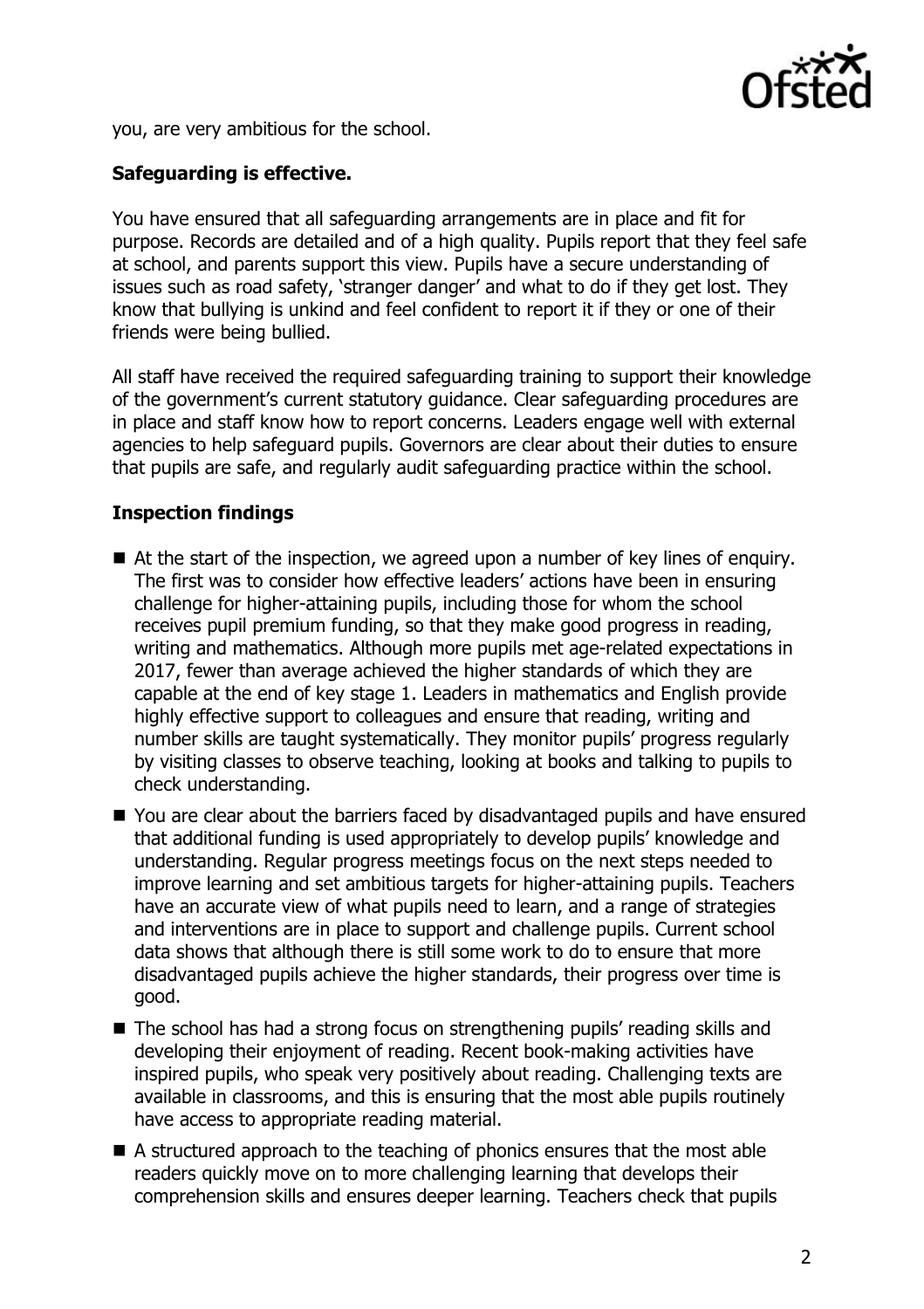

cannot only read the words on the page, but also have a clear understanding of the vocabulary. Teachers ensure that most-able pupils also develop skills such as prediction, finding information in a text, and summarising. As a result, they are quickly developing the skills needed to work at greater depths of understanding.

- The curriculum provides lots of opportunities for pupils to write in a range of subjects. The skills of spelling, grammar, punctuation and handwriting are well taught in literacy lessons. Writing in literacy books shows that pupils are developing the skills needed to be effective writers. Higher-ability pupils act on the guidance teachers provide to help them make their writing more interesting and precise, and benefit from opportunities to edit their work. However, in other subjects, teachers do not maintain the same high expectations, and the standards of writing are not as high as seen in pupils' writing books. The most able pupils do not have opportunities to write at length across the curriculum. This is because the amount of writing they produce is frequently limited by the space provided on a worksheet for their answer. While the curriculum is engaging and motivates pupils, it lacks challenge, for example in history, science and geography. There are few opportunities for most-able learners to deepen their knowledge about the topic they are studying. Teachers do not require the most able pupils to deal with more sophisticated ideas or think harder about what they are learning in these subjects.
- A new approach to the teaching of mathematics is enabling pupils to study in greater depth and develop a secure understanding of mathematical concepts. Pupils have positive attitudes toward mathematics. The resources and visual images help pupils develop an understanding of how the number system works. Teachers are careful to ensure that not being fluent in English should not be a barrier to achieving highly in mathematics. The mathematics leader has developed a very effective planning model which provides more challenge for pupils in Year 2. As a result, the level of challenge, particularly for the most able pupils, is high and ensures strong progress over time. Pupils are able to reason, explain, and prove their answers, one telling me, 'That's the best bit because you really have to know how you get your answers; you can't just get it right.' This practice is not so well established in the rest of the school where, at times, the most able pupils are not as well challenged, and spend time doing things they can do already.
- Leaders rightly identified that children in the early years, particularly boys, had not performed as well as other children nationally last year. I therefore looked at what leaders were doing now to ensure that boys achieve as well as girls by the time they enter Year 1. There were improvements in outcomes for Reception pupils by the end of the early years last year. This area is well led and managed. The curriculum has been developed, assessment systems are effective, and staff receive regular feedback, advice and support to develop their own practice. Some adults in the early years are skilled at allowing children to learn through play. In these instances, children take responsibility, organise things, make independent choices, include others, and talk about what they are doing, rather than simply answer questions.
- A range of purposeful play activities are in place which help promote learning effectively for pupils. Teaching in Nursery is very effective because it provides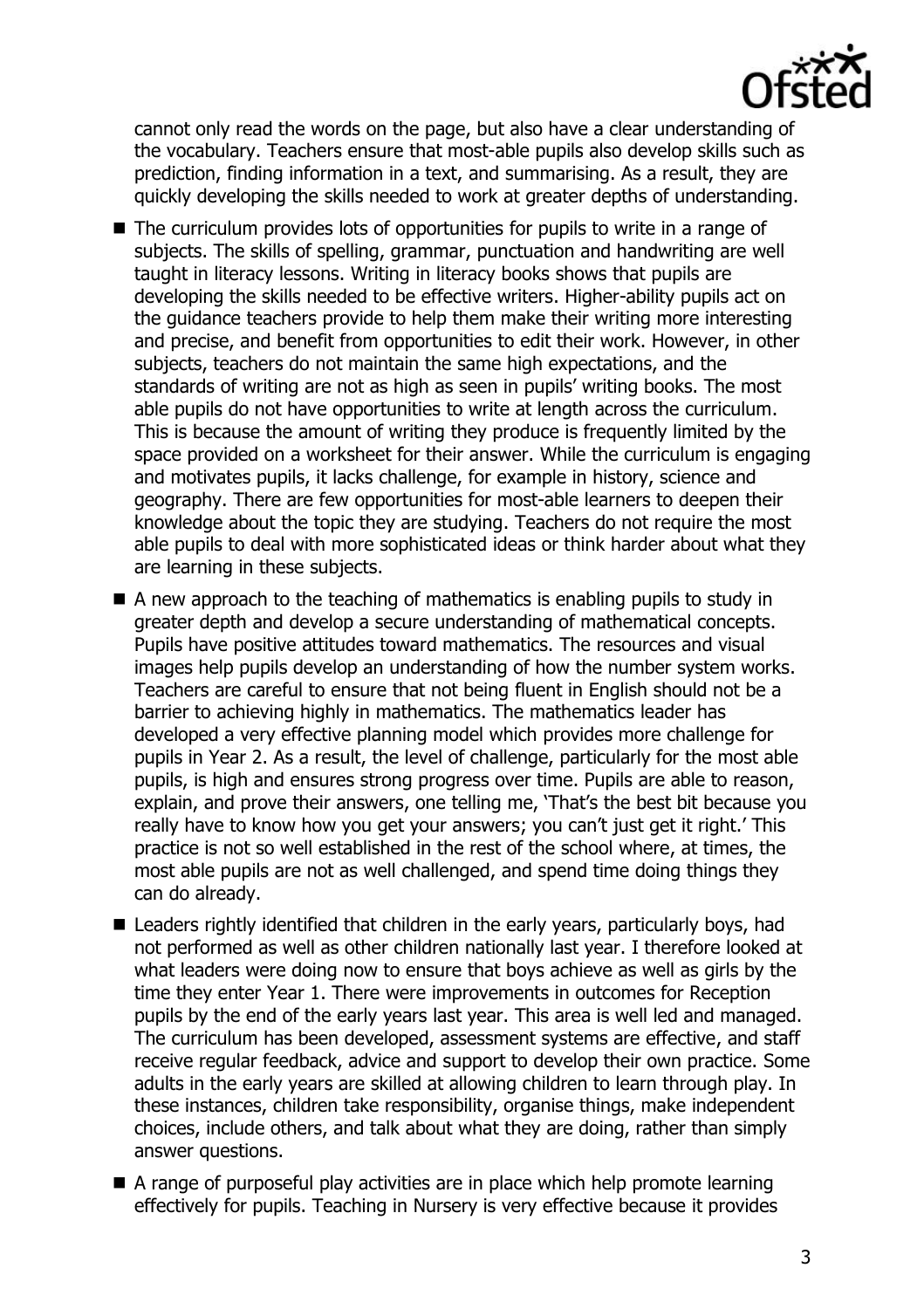

pupils with lots of opportunities, both inside and outside, to solve problems, mark-make and work together. The Nursery is full of opportunities to investigate and explore. Children benefit from the way in which the environment is set up because they can choose and access resources easily. The outside learning environment is designed to ensure that language and number feature strongly, and many adults ask questions that get children thinking beyond a simple 'yes' or 'no'. As a result, many children in Nursery can speak in sentences, being keen to ask the inspector questions themselves!

- Learning is not yet as strong in Reception because, although the indoor classroom provides opportunities for children to write and explore mark-making, the outdoor environment is not as rich. This impacts particularly on the high numbers of boys who choose to spend large parts of their day working and learning outside. Although there is a writing area outside, there are no opportunities for boys to develop writing, drawing or recording skills in the areas they enjoy working in, for example in the construction area or sand tray. In addition, pupils in Reception do not have as many opportunities to solve problems and collaborate with each other due to limited opportunities for them to work together.
- Finally, I considered how effective leaders' actions have been to ensure good attendance for all pupils and reduce persistent absence. You have worked very effectively in this area. Every absence is followed up, and governors are firm in discouraging term-time holiday absence. You provide support for families when necessary and reward improved effort. You make the link between good attendance and good learning outcomes clear to parents, and encourage all to attend school every day. As a result, overall attendance is in line with the national figure, and persistent absence has been greatly reduced.

## **Next steps for the school**

Leaders and those responsible for governance should ensure that:

- $\blacksquare$  they further improve outcomes for boys in Reception by making sure that they have more opportunities to read, write, collaborate and solve problems, particularly in the outdoor learning environment
- they improve pupils' writing across all subjects by applying more effectively the skills learned during English lessons
- $\blacksquare$  teachers' expectations for the most able in all subjects, including mathematics, are consistently strong across the school.

I am copying this letter to the chair of the governing body, the regional school's commissioner and the director of children's services for Hillingdon. This letter will be published on the Ofsted website.